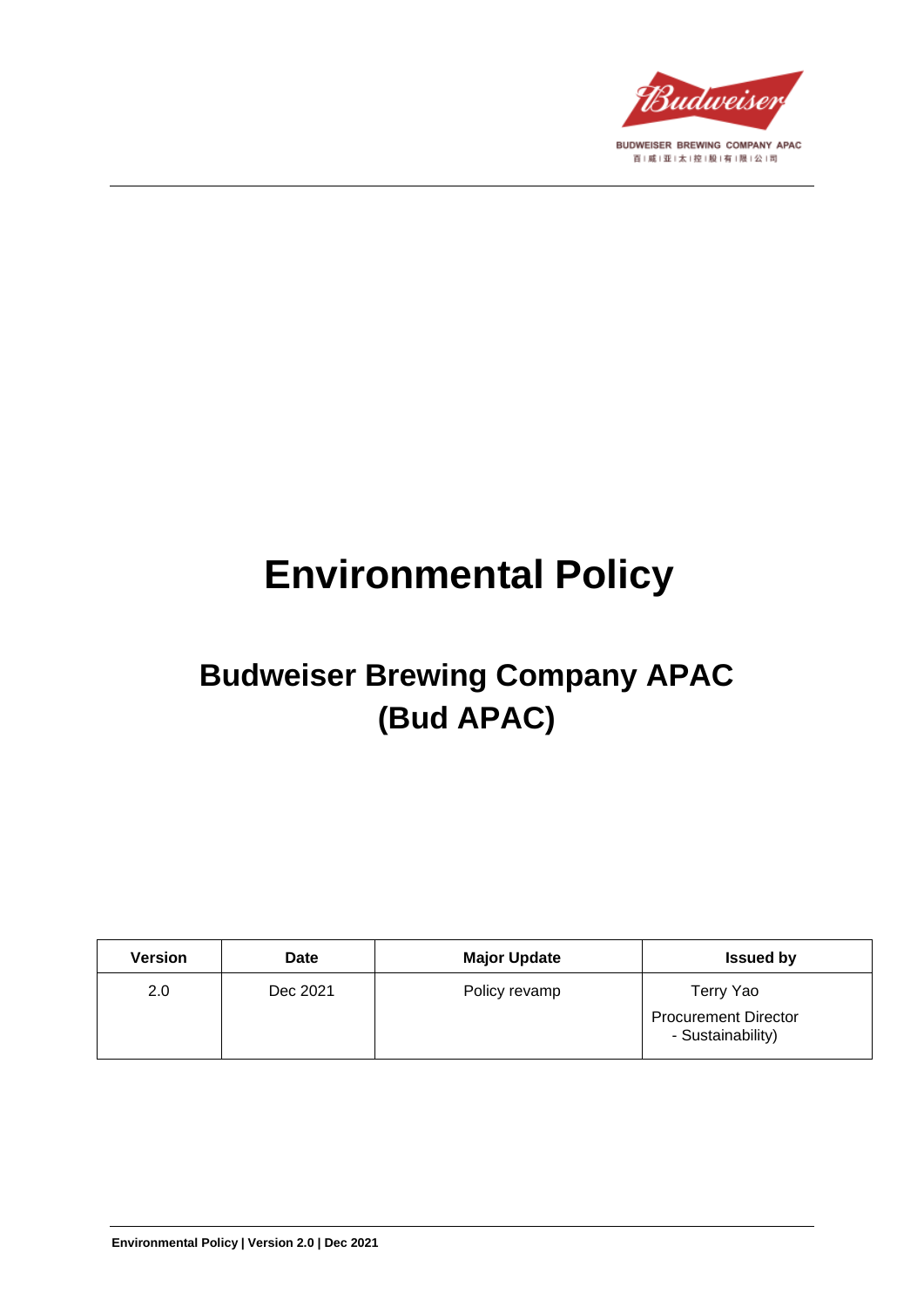### **Table of Contents**

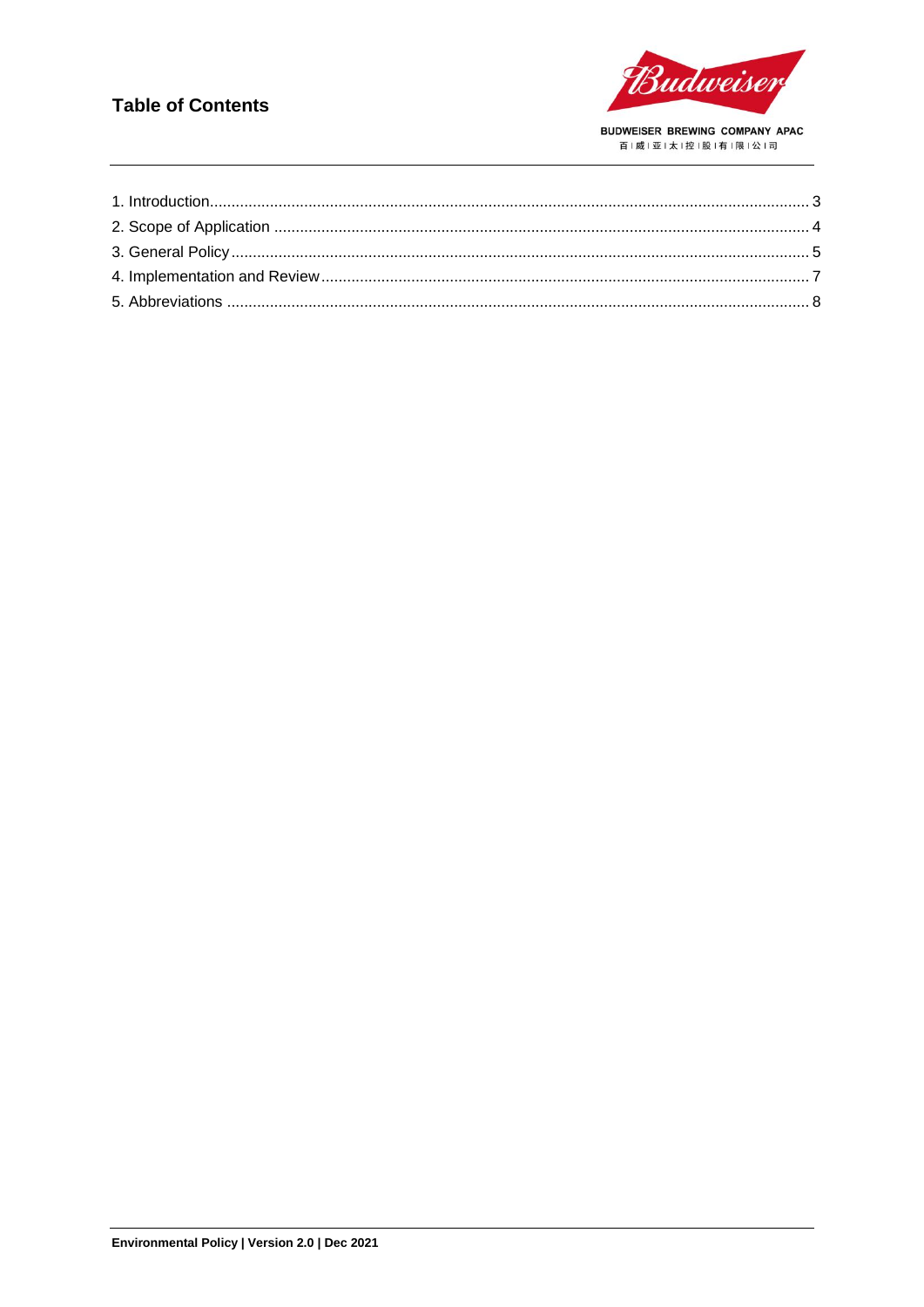

### <span id="page-2-0"></span>**1. Introduction**

- 1.1 This Environmental Policy ("Policy") describes stance and approaches of Budweiser Brewing Company APAC ("Bud APAC" or the "Group") to environmental sustainability. At Bud APAC, we are committing to building a **#FutureWithMoreCheers**. To do so, we are determined to sustain our company together with a healthy environment and thriving communities, while creating economic, environmental and social values for our stakeholders and business.
- 1.2 With the environment constituting a key part of our business success, we seek to position ourselves as an industry leader in driving environmental sustainability. Our actions are guided by our 2025 Sustainability Goals and focus on four key areas including **Climate Action**, **Water Stewardship**, **Circular Packaging** and **Smart Agriculture**.
- 1.3 This Policy stipulates our overall commitment to driving environmental sustainability together with our stakeholders. We have separate policies for each of the above-mentioned priority areas.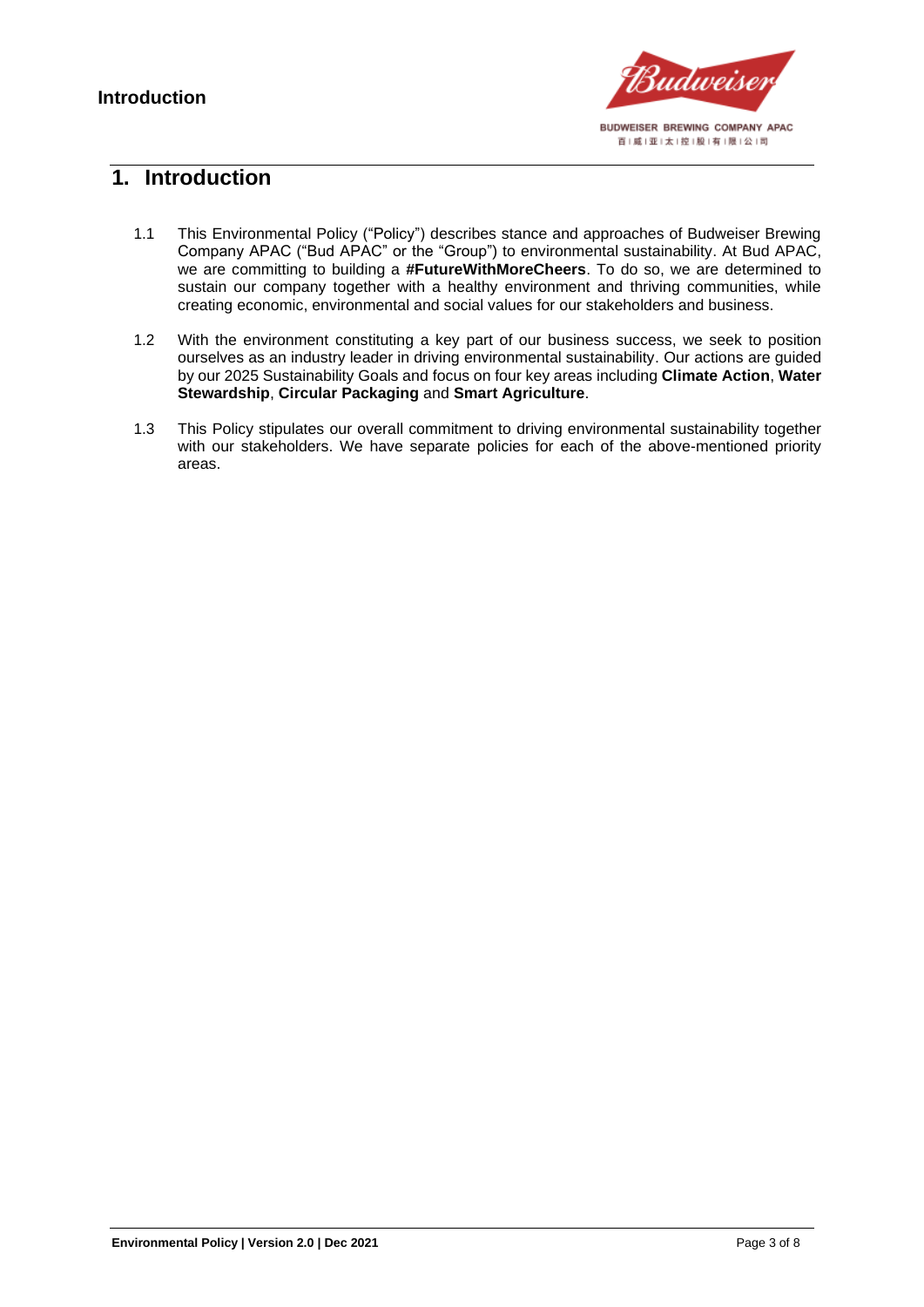

# <span id="page-3-0"></span>**2. Scope of Application**

2.1 All Business Units ("BUs") under Bud APAC, suppliers, contractors and other business partners working on the Group's behalf should comply and refer to this Policy.

Other Relevant Policies for Reference:

- Click [here](https://budweiserapac.com/ace_files/files/policy2021/BudAPAC_Climate%20Policy.pdf) to see our Climate Policy.
- Click [here](https://budweiserapac.com/ace_files/files/policy2021/BudAPAC_Water%20Policy.pdf) to see our Water Policy.
- Click [here](https://budweiserapac.com/ace_files/files/policy2021/BudAPAC_Packaging%20and%20Waste%20Policy.pdf) to see our Packaging and Waste Policy.
- Click [here](https://budweiserapac.com/ace_files/files/policy2021/BudAPAC_Biodiversity%20Policy.pdf) to see our Biodiversity Policy.
- Click [here](https://budweiserapac.com/ace_files/files/policy2021/BudAPAC_Responsible%20Sourcing.pdf) to see our Responsible Sourcing Policy.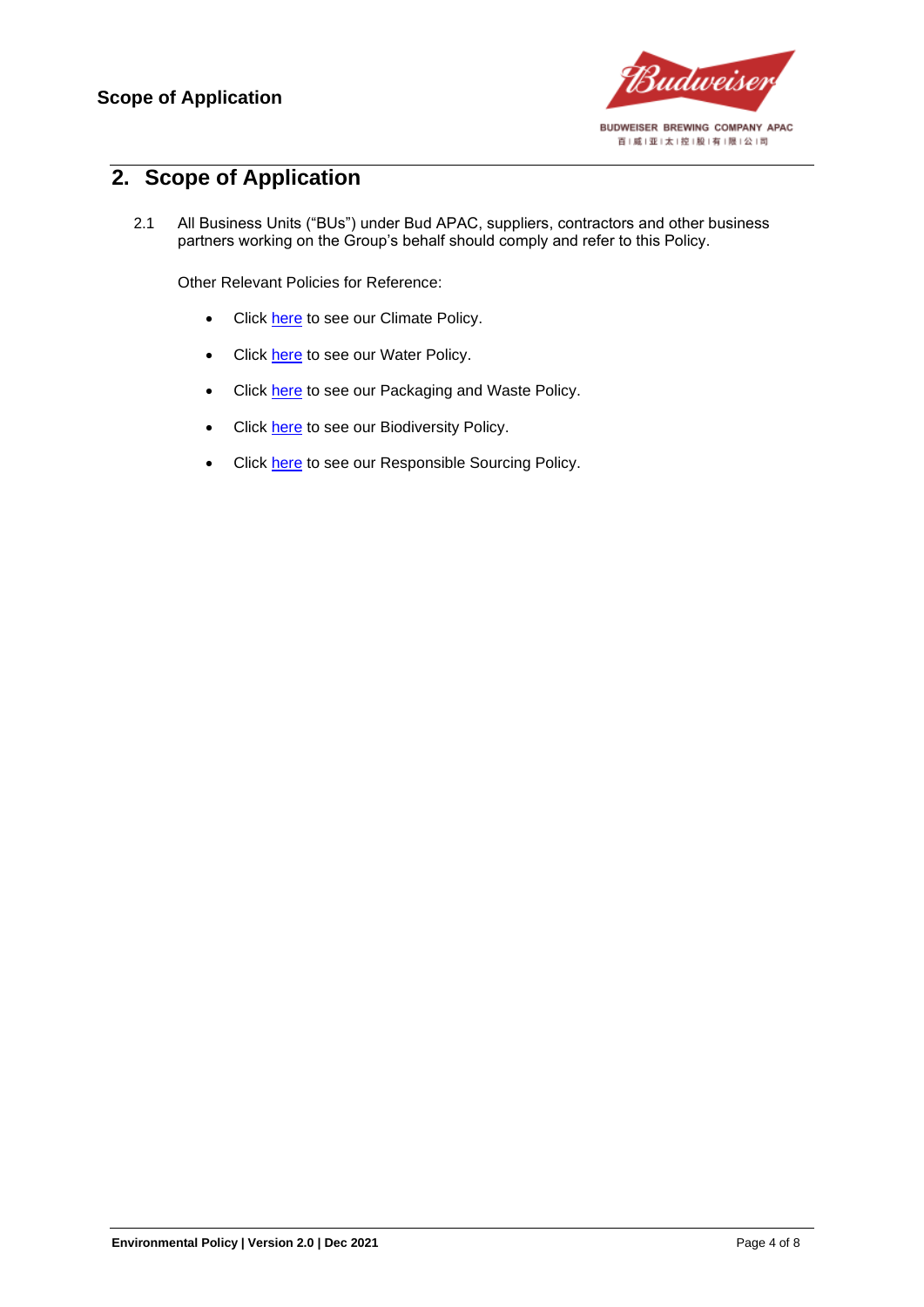

## <span id="page-4-0"></span>**3. General Policy**

- 3.1 Bud APAC is committed to steering environmental sustainability throughout our operations and value chain. This commitment focuses on reducing adverse environmental impacts across the four key priority areas. We will strive to:
	- Comply with all relevant laws, regulations and standards in all the countries in which Bud APAC operates;
	- Apply high environmental standards in areas where only limited environmental regulations are in place;
	- Integrate industry best practices into our operations and through our Responsible Sourcing Policy encourage our business partners to do the same;
	- Anticipate and prepare for emerging environmental regulations and increasing societal expectations; and
	- Transparently disclose our context-based targets and progress.
- 3.2 Accordingly, we will:
	- Conduct all business activities responsibly with due regard to adverse environmental impact and positive environmental performance;
	- Implement and certify the internationally recognized standards on environmental management system ("EMS") at the brewery level to ensure accountability and drive continuous improvement;
	- Integrate environmental considerations into business planning, decision making and daily activities within our operations and promote the same within the value chain;
	- Embed environmental risks (e.g., climate, water, and biodiversity) into our wider risk identification and mitigation framework and incorporate market-specific context for APAC;
	- Take climate actions to address climate-related risks and opportunities by integrating climate into our risk framework and moving toward net-zero by continuously seeking energy efficiency improvement/alternatives, increasing the use of energy from renewable sources and other means to minimize greenhouse gas ("GHG") emissions throughout our value chain;
	- Conserve watersheds by reducing reliance on water and minimizing wastewater discharge within our operations, and by replenishing water through community programs especially in regions facing high water stress;
	- Reduce the waste sent to landfills by minimizing the generation of solid waste, integrating circularity into practice and advancing packaging innovation and material repurposing;
	- Produce our products in an environmentally responsible way, while maintaining our commitment to quality, through the efficient use of natural resources across the supply chain/value chain and the establishment of environmental performance improvement targets;
	- Incorporate environmental targets into performance evaluations for all our operations, from management positions through relevant roles at all levels;
	- Encourage employees' participation and accountability for environmental actions;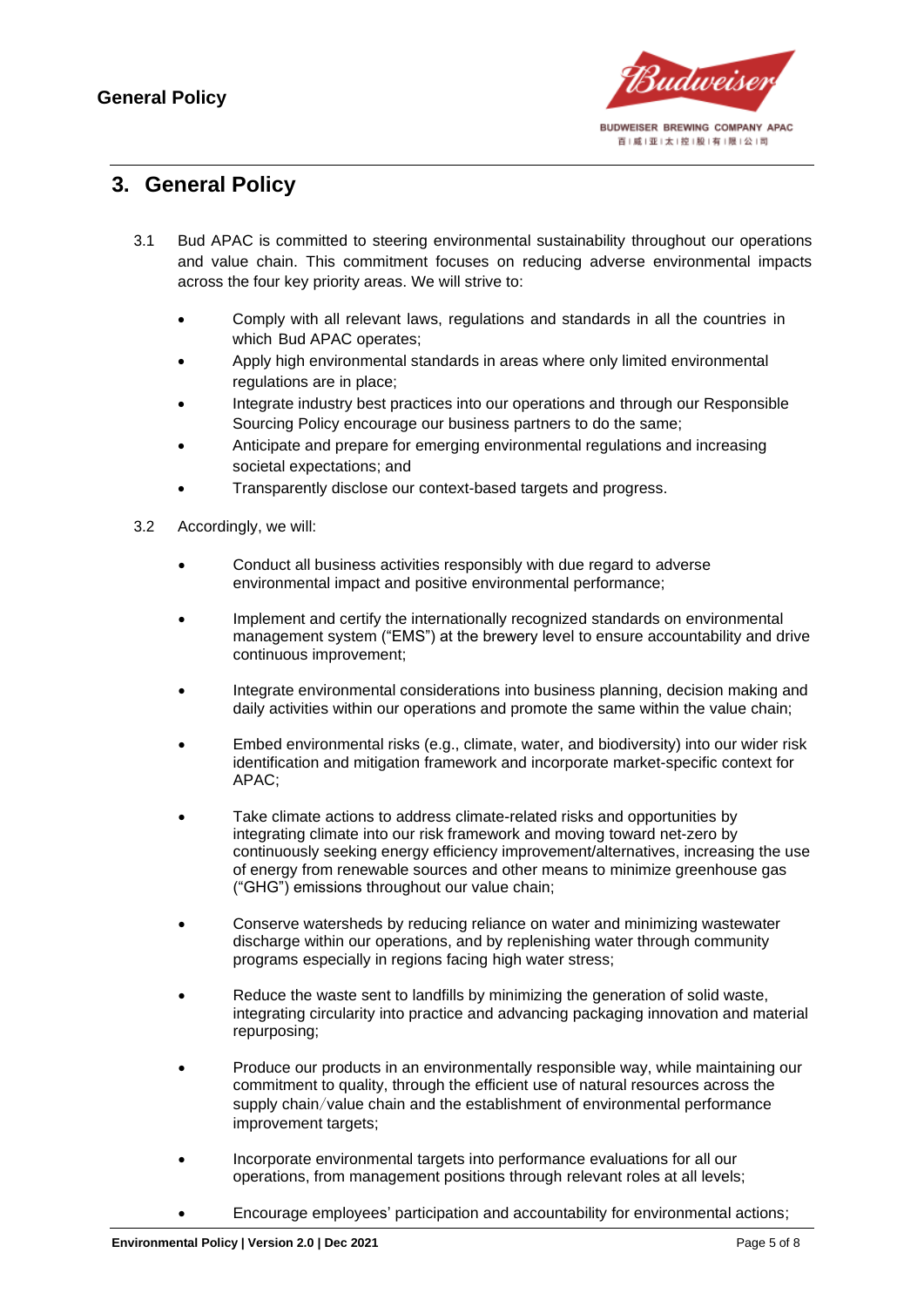#### **General Policy**



| Provide regular trainings delivered by third-party professionals to ensure reliable, |
|--------------------------------------------------------------------------------------|
| safe and efficient operations, while promoting continuous improvement of our         |
| environmental performance;                                                           |

- Increase awareness of our environmental programs and involve stakeholders in our efforts, including Bud APAC colleagues, customers, suppliers, community organizations, government officials, regulatory agencies and other key stakeholders; Track and externally report our performance to continuously benchmark and communicate; and
- Upgrade our planning and initiatives to align with international best practices.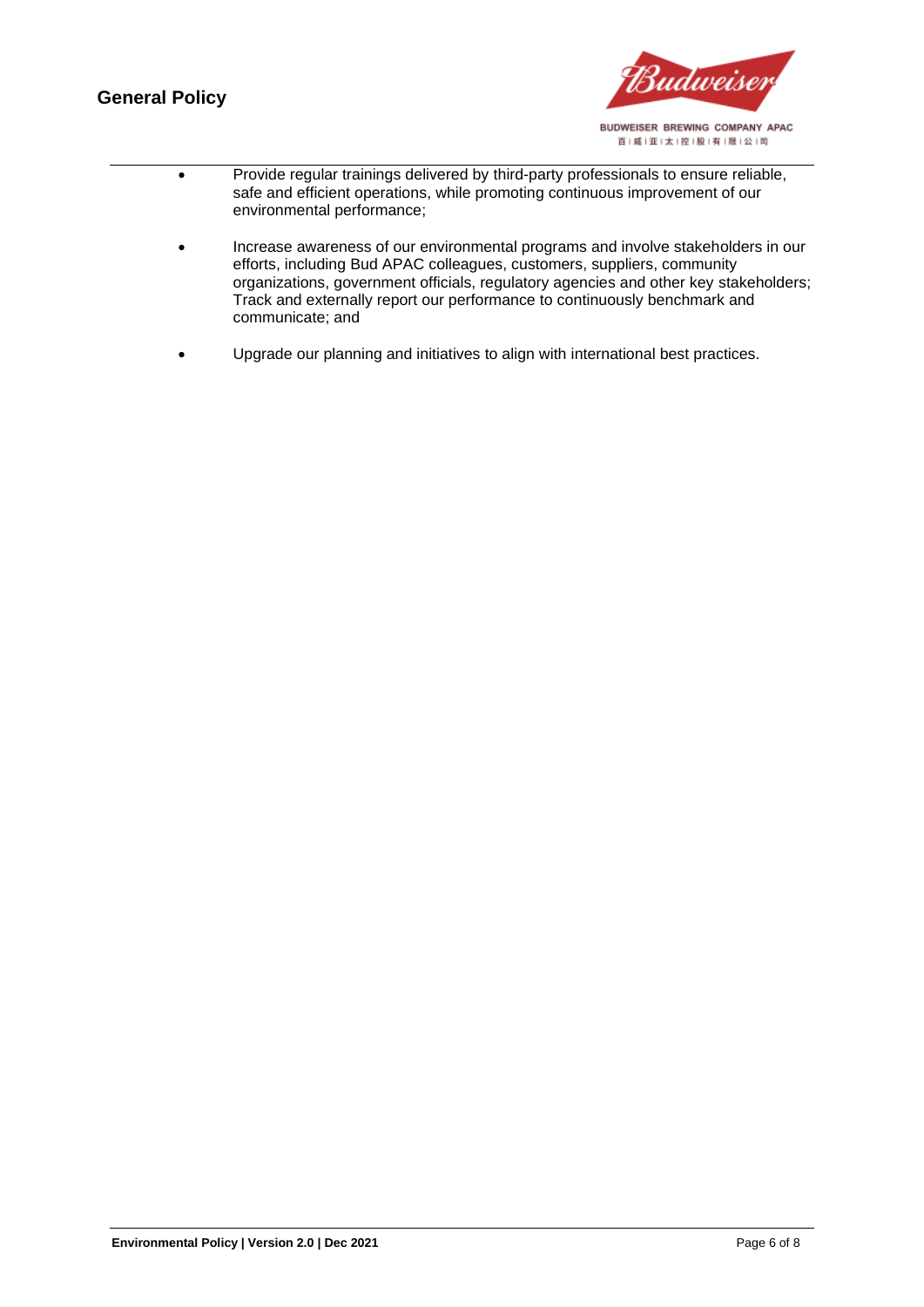

#### <span id="page-6-0"></span>**4. Implementation and Review**

- 4.1 Bud APAC will enact this Policy by implementing procedures in our Voyager Plant Optimization ("VPO") manual.
- 4.2 All Bud APAC's employees and related suppliers must comply with this Policy.
- 4.3 Suggestions, issues and concerns raised by Bud APAC's employees and public concerns on this Policy will be reported to the management team and conveyed back to the Procurement and Sustainability Team. Further amendments to this policy will be made as necessary.
- 4.4 This Policy should be enforced into Bud APAC's practices and the responsibility to review the Policy lies with the Sustainability and Procurement Team.
- 4.5 All respective budget controls are included in Bud APAC's annual budgets of relevant parties.
- 4.6 This Policy is approved by Terry Yao (Procurement Director Sustainability), who is a member of the ESG Committee that reports to the Board.
- 4.7 Key performance indicators ("KPIs") and status updates relating to each commitment identified in this Policy will be reported to meetings of the Board, ESG Committee, Sustainability and Procurement Team's annual strategy when needed. In addition, updated information will be placed on Bud APAC's website.
- 4.8 This Policy will be regularly reviewed considering legislation, public policy and organizational changes and development in sustainability best practices, or at a minimum, every three (3) years. Updates of the Policy will be presented to the ESG Committee for endorsement.